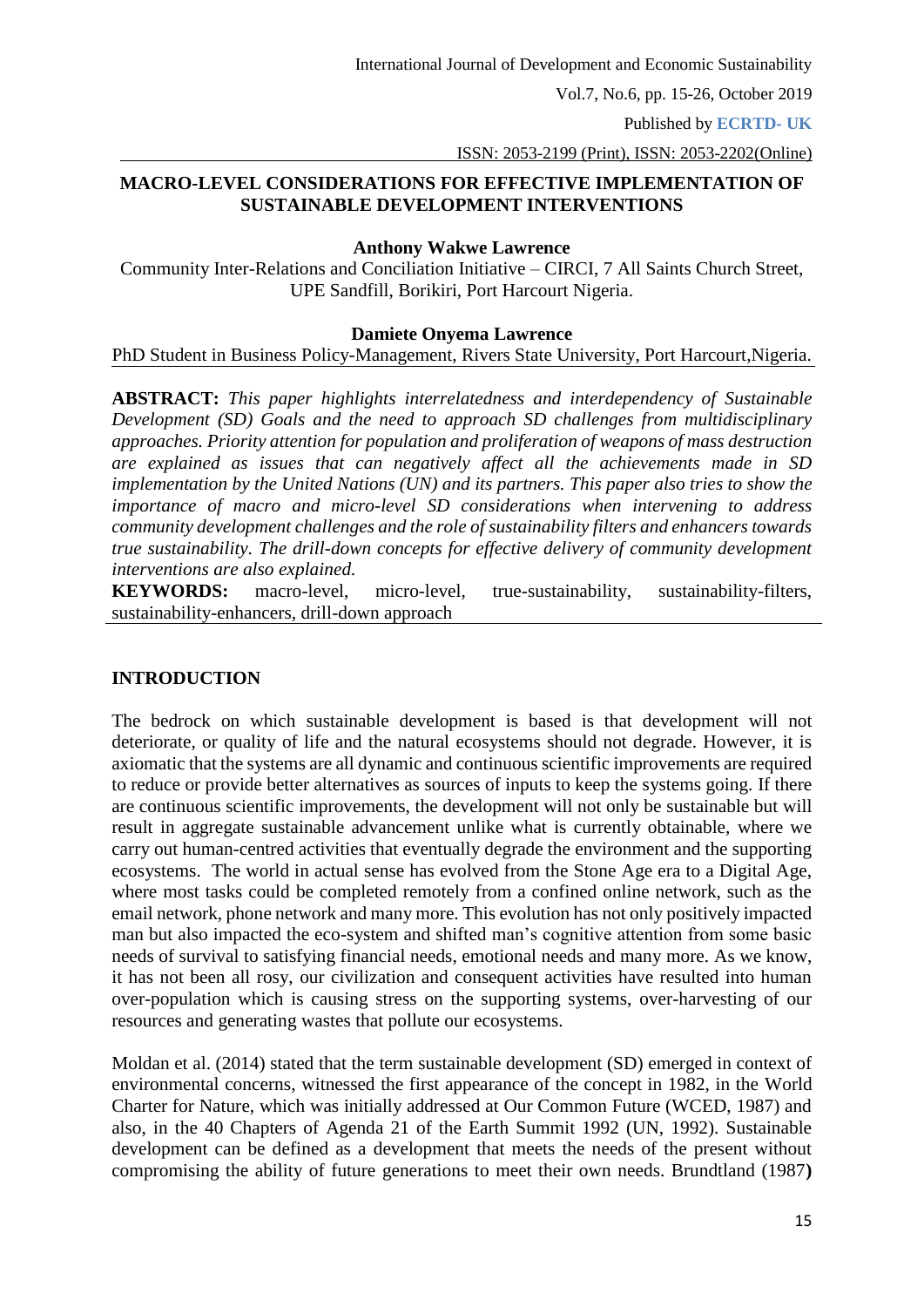Published by **ECRTD- UK** 

ISSN: 2053-2199 (Print), ISSN: 2053-2202(Online)

explained that sustainable development is the unifying principle for meeting human development goals while concurrently sustaining the ability of natural systems to provide the natural resources and ecosystem services upon which the economy and society depend.

The concept of macro-developmental studies looks at how developmental challenges can be addressed from a general perspective and not from an isolated perspective of addressing issues around individual goals. Micro-developmental studies, on the other hand, addresses individual sustainable development challenges, like researching on how to move away from vehicles that use fossil fuel as source of energy to electricity driven vehicle etc.

Sustainable development challenges exist in every developmental situation. They present themselves globally, regionally, nationally and in every community. Macro-Sustainable development, therefore, is looking at issues from the perspective of how the challenge affects a group of people and how the challenge can be addressed holistically. The 17 Sustainable Development Goals (SDGs) by the United Nations set achievable targets for the participating nations. They are improvements that have taken into consideration the outcomes and lessons from the implementation of the Millennium Development Goals (MGDs).According to the United Nations (1992) Agenda 21, indicators for Sustainable Development (SD) need to be developed to provide solid bases for decision-making at all levels and to contribute to selfregulating sustainability of integrated environment and development systems" (Chapter 40.4). Kotoz stated that there was no collective consensus of what sustainability meant and of what constitutes sustainable development. The development solution to global environmental problems while described under one name "sustainable development" is understood and defined in different ways, meaning this concept is first subjective, before objective, when looking at it on a macro scale, comprising of the individual indicators and the composite indicators.

Lawrence (2017) explains macro-sustainable development from an understanding interplay of priority factors that affect a population (Vol.5, No 5, pp 22-34). Also, Lawrence (2018) describes SD as procedures and techniques used to stabilize the development of an entity or system; he identifies some causal factors that are militating against rapid sustainable development in Nigeria in consideration of the abundance of some utilizable resources (Vol. 6, No 3, pp 27-34).At the macro level, interventions to address a challenge should consider all the priority ramification of that intervention as it affects the particular challenge being addressed and how that intervention also addresses other related goals.

This therefore, will include among others:

- 1. Always assessing interventions from multidisciplinary perspectives, ascertaining other interrelated SDGs that are affected in the process of implementing interventions and critically reviewing the SDGs from holistic perspectives at the international, national or community levels.
- 2. Monitoring and evaluation of performances of the individual nations and the UN efforts towards achieving the SDGs, ensuring accurate data collections. Meadows (1998) and Stiglitz et al (2012) hold that the development of good indicators to address clear values and contents in a timely and appropriate manner is equally of great importance.
- 3. Engaging recalcitrant governments on how they can support the process for better performance.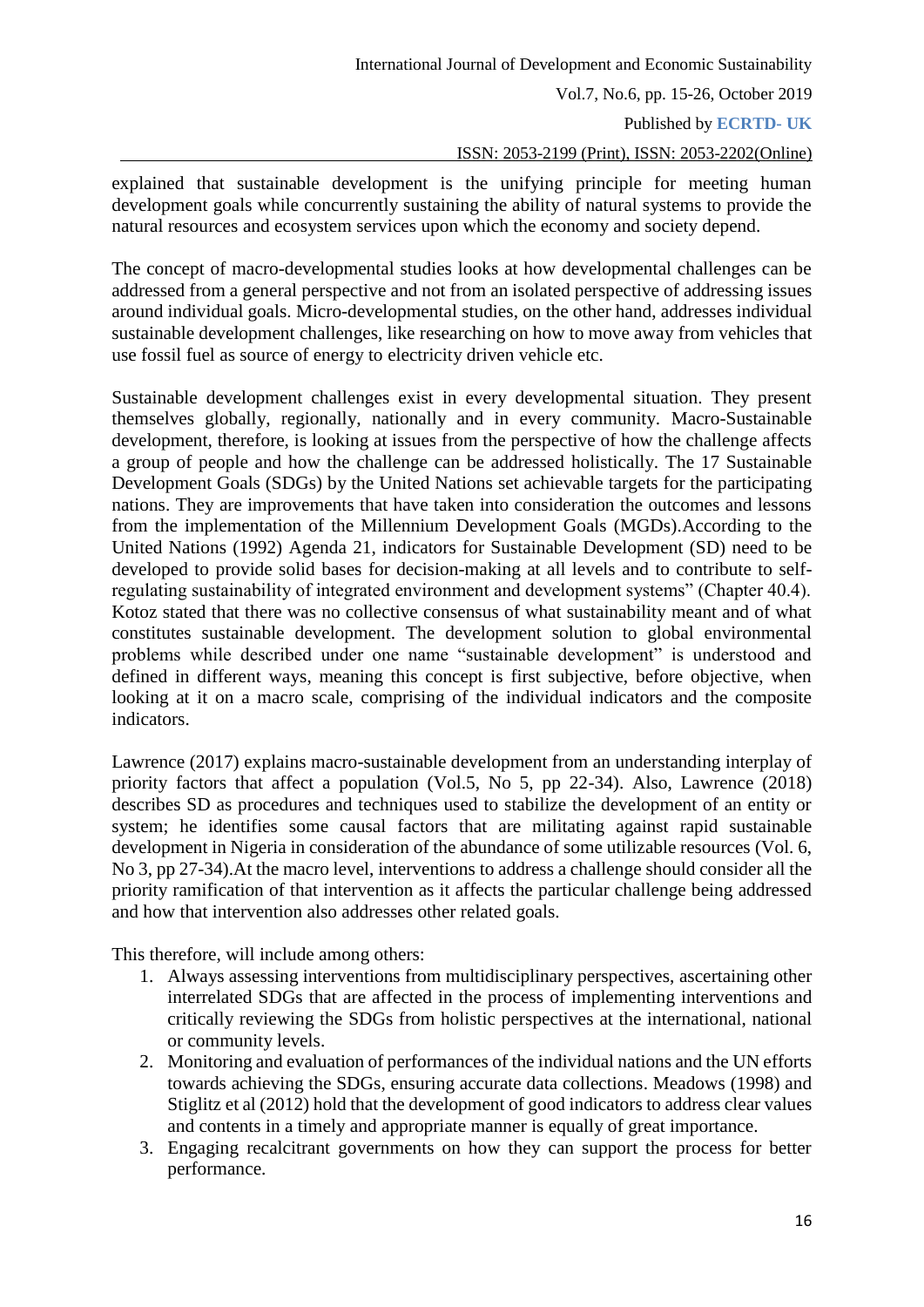Published by **ECRTD- UK** 

ISSN: 2053-2199 (Print), ISSN: 2053-2202(Online)

4. Formulating the processes in enhancing policies, strategies, protocols and many more.

## **INTERRELATEDNESS OF THE SD GOALS**

SD challenges are interrelated and inter-dependent (Lawrence, 2018). Also, United Nations (2014) explained that the inherent complexity of the ecological-socio-economic system, there are no universally accepted representation of it and various representations reflect differing world views. However, for functioning purposes, existing models focus on limited sets of dimensions of interest. Our understanding of the possibilities of joint outcomes in more than one dimension (for example, growth, inequality, and environment) are limited, and to some extent, irreducible (Roehrl 2013). With this, we can gather that many challenges are interrelated, and so are their solutions (Griggs et al. 2014).

The SDGs are set in a way that each goal through addressing certain groups of challenges are equally interrelated in addressing other challenges.

### **The following shows how the targets of SDG 1 (End poverty in all its forms everywhere) are set in ways that they become interrelated and interdependent with other SDGs:**

- 1.1 By 2030, eradicate extreme poverty for all people everywhere, currently measured as people living on less than \$1.25 a day. The concept of eradicating extreme poverty is also addressed in SDG 8: Decent work and economic growth.
- 1.2 By 2030, reduce at least by half the proportion of men, women, and children of all ages living in poverty in all its dimensions according to national definitions. This SDG 1.2 is also addressed in SDG 5: Gender equality and SDG 10: Reduce Inequalities.
- 1.3 Implement nationally appropriate social protection systems and measures for all, and by 2030 achieve substantial coverage of the poor and the vulnerable. This is also addressed by SDG 10: Reduce inequalities.
- 1.4 By 2030, ensure that all men and women, in particular, the poor and the vulnerable, have equal rights to economic resources, as well as access to basic services, ownership, and control over land and other forms of property, inheritance, natural resources, appropriate new technology, and financial services, including microfinance. These issues are equally handled by SDG 8: Decent work and Economic growth, SDG 9: Industry, Innovation and infrastructure, SDG 10: Reduce inequalities, SDG 11: Sustainable cities and communities, SDG 16: Life on Land and SDG16: Peace, Justice and Strong Institutions.
- 1.5 By 2030, build the resilience of the poor and those in vulnerable situations and reduce their exposure and vulnerability to climate-related extreme events and other economic, social and environmental shocks and disasters. These issues are addressed by SDG11: Sustainable cities and communities and SDG 13: Climate actions.
- 1.6 Ensure significant mobilization of resources from a variety of sources, including through enhanced development cooperation, to provide adequate and predictable means for developing countries least developed countries, to implement programs and policies to end poverty in all its dimensions. These are also handled by SDG 17: Partnership for the goals.
- 1.7 Create sound policy frameworks at the national, regional and international levels, based on pro-poor and gender-sensitive development strategies, to support accelerated investment in poverty eradication actions. SDG 5: Gender equality, SDG 9: Industry, Innovation and Infrastructure, SDG10: Reduce inequalities & SDG16: Peace, Justice and Strong institutions are equally addressing these targets that are contained in SDG 1.7.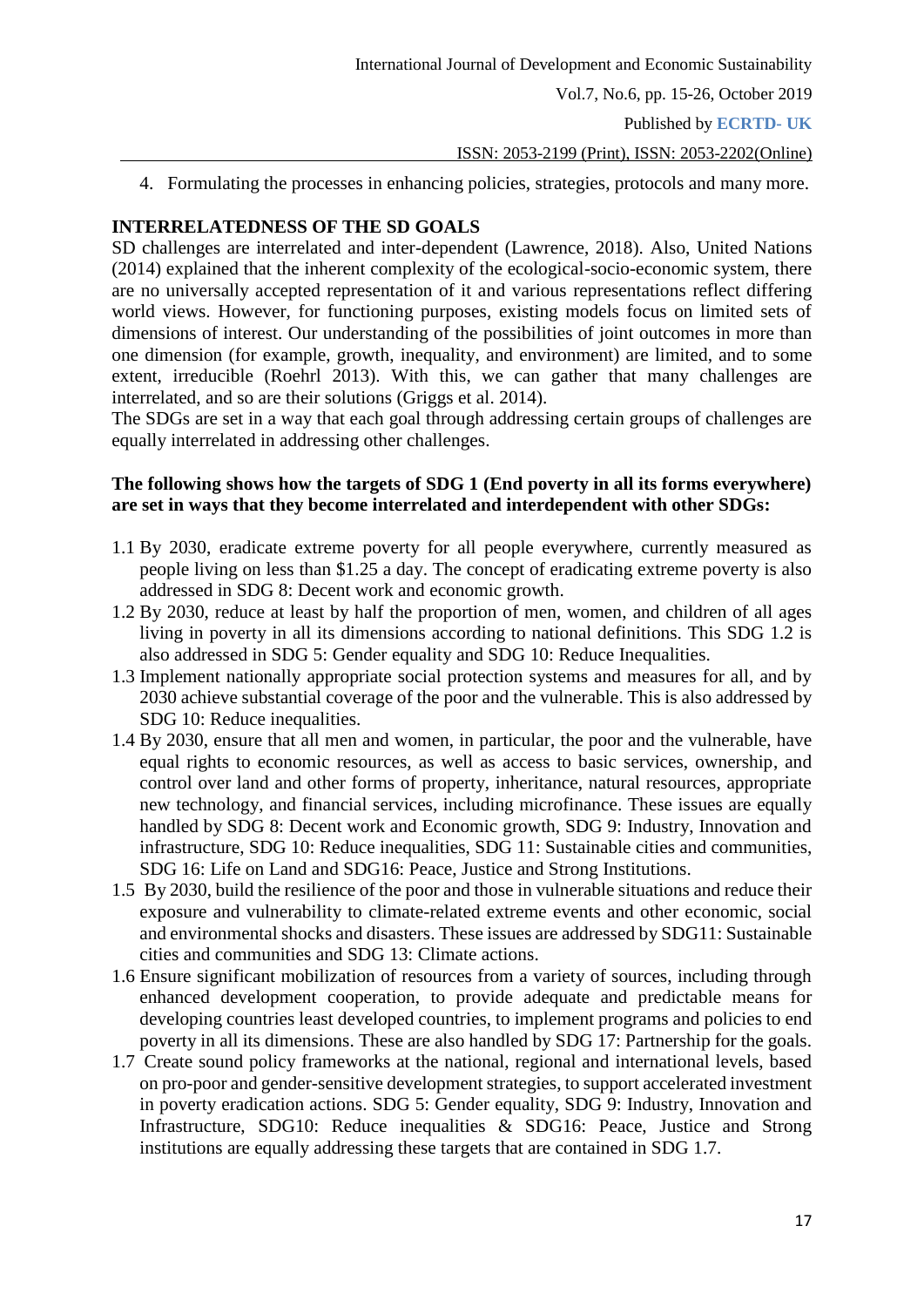Published by **ECRTD- UK** 

ISSN: 2053-2199 (Print), ISSN: 2053-2202(Online)

From the examples given using SDG 1, it can be demonstrated clearly that the SDGs are interrelated and inter-dependent.



**Pairwise Comparison showing some direct and indirect Inter-Relationships amongst the** 

From the above, we can see that 99% inter-dependency between goals was achieved. Worldwide approved goals and targets have both instrumental value and political value. For development institutions that structure their work around internationally agreed goals, in particular, the new goals are expected to offer a framework around which policy and action aiming to improve human well-being will be justified and organized; this was what happened in international development institutions around the MDGs too.Several experts have shown intricately and graphically the interrelatedness of the SDGs. This includes GSDR – ICSU report (2015) [https://sustainabledevelopment.un.org/post2015/transformingourworld,](https://sustainabledevelopment.un.org/post2015/transformingourworld) and David Le Blanc, "Towards integration at last? The SDGs as a Network of Targets", Rio+20 Working Paper 4.

## **GROUPING SD GOALS**

The SDGs and their inter-relatedness can further be assessed from the following groupings. Here the 17 SDGs have been grouped into 5 units, namely: protect the environment (SDGs 13, 14 and 15), encourage transformative capacities and continuous improvement (SDGs 4, 9, 11, 12 and 17), evidence of economic growth (SDGs 1, 2 and 8), encourage peace and justice (SDGs 5, 10 and 16) and encourage healthy living (SDGs 3, 6 and 7).

## **Placing of SD goals into 5 Groups (Concept 1)**

The concept 1 below shows the importance of the transformation group which had included sub-goals that needed to be highlighted (manage population effectively to avoid under or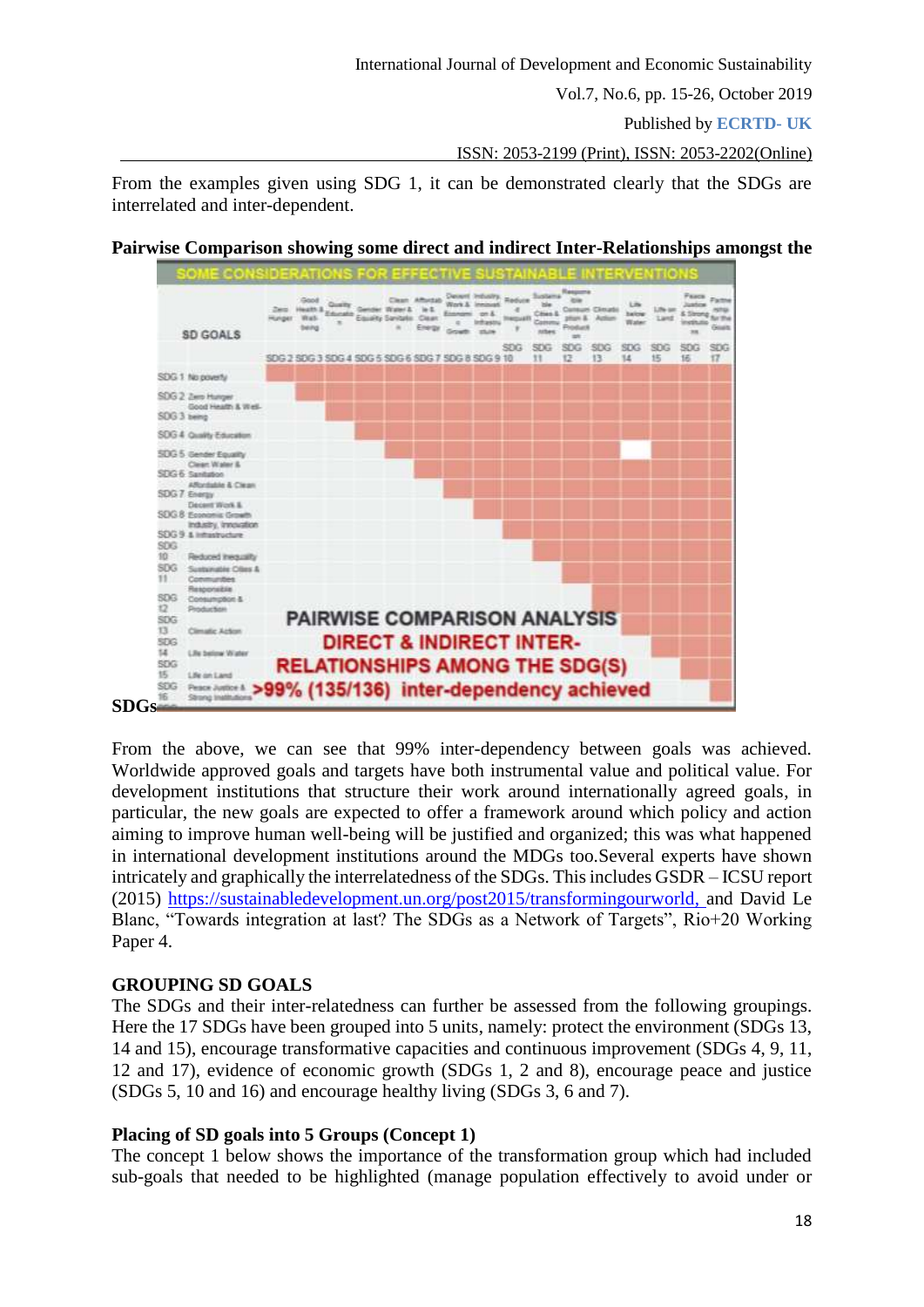Published by **ECRTD- UK** 

ISSN: 2053-2199 (Print), ISSN: 2053-2202(Online)

overpopulation and prohibit the production of weapons of mass destruction). Also noteworthy is the fact that this group 5 interacts synergistically with the other groups for better outcomes.



## **Placing of SD goals Into 5 Groups (Concept 2)**

In the second concept having all the 4 groups work with the  $5<sup>th</sup>$  group (Continuous and Improving Sustainability).



This second concept also shows the key roles the  $5<sup>th</sup>$  group plays in ensuring overall continuous and improving sustainability of SDG outcomes.

As stated earlier, the compartmentalization of the SDGs into these groups has made it easier to focus on issues that address the theme and it has brought to prominence the challenges of managing sub-national, national and regional populations and prohibiting the production of weapons of mass destruction which are critical factors to achieve effective sustainable development. The UN giving adequate focus on these issues is vital.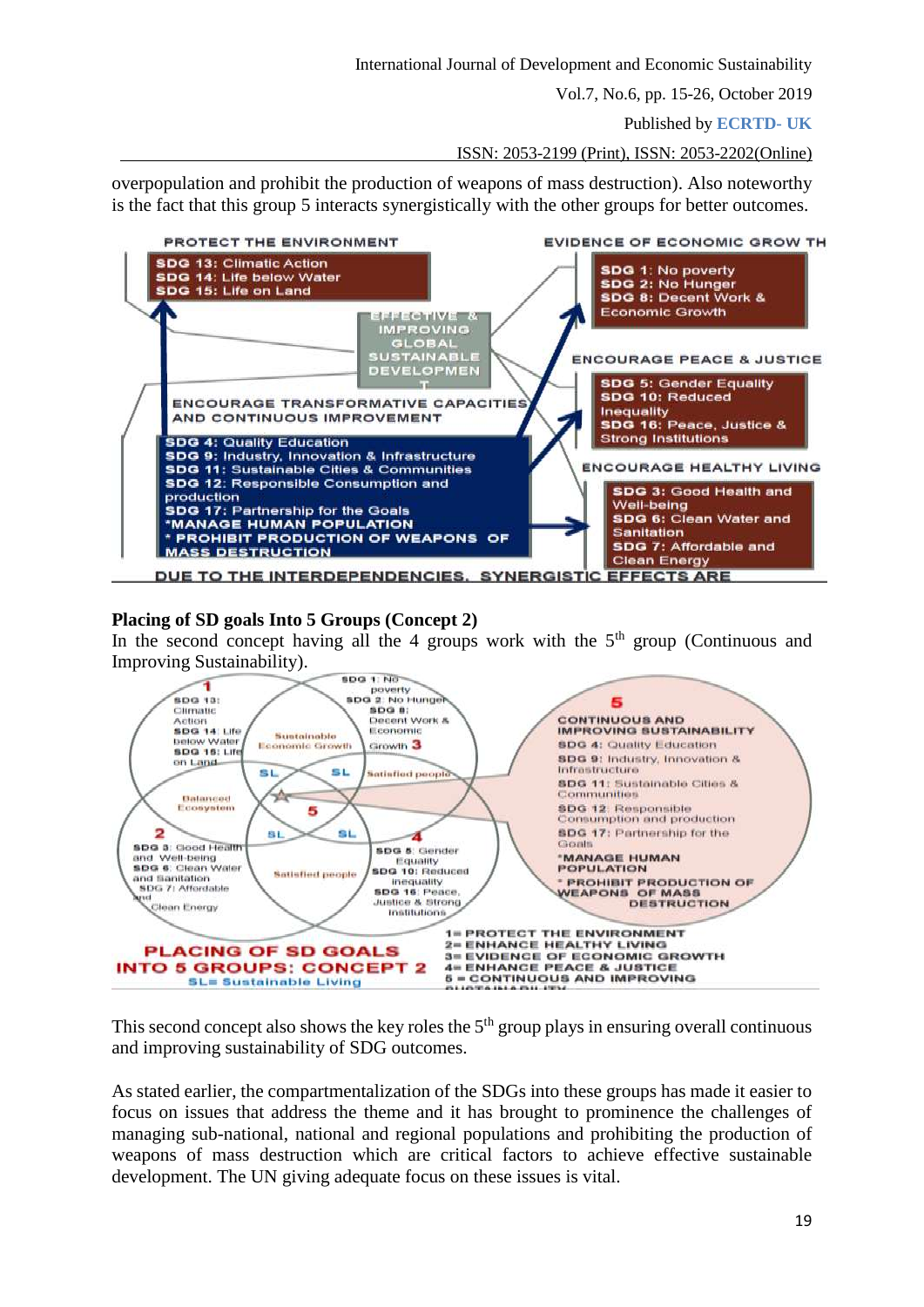International Journal of Development and Economic Sustainability

Vol.7, No.6, pp. 15-26, October 2019

Published by **ECRTD- UK** 

#### ISSN: 2053-2199 (Print), ISSN: 2053-2202(Online)

Both under-population and over-population have their negative impacts on sustainable development. Under-population means that the fewer labour active part of the population will be working to provide for the elderly group whose population over time is increasing. Underpopulation can be addressed through encouraging increases in birth rate, liberalizing immigration policy to favour certain qualities among immigrants and mechanization/robotic automation of industrial and other activities to reduce labour requirements. Over-population, on the other hand, introduces excessive pressure on resources/amenities, unemployment and related social vices. Nigeria is currently one of the nations with the highest population growth rate in the world and the pressure is evident in every aspect of its economy. Over-population can be addressed by encouraging the reduction of birth rates through family planning, boosting economic growth and encouraging labour-intensive activities. More issues on over-population are discussed in Lawrence (2018).

With regards to weapons of mass destruction, though they can be nuclear, chemical, biological, cyber, etc. currently the major threat to the continued existence of humanity is coming from the stockpiling of nuclear bombs by some superpowers. In a world riddled with so many conflicts and complicated with human sentimentalities, the use of nuclear bomb to attack another nation and possible retaliation by that nation or its friends is always possible and escalation of such conflicts can precipitate a nuclear war. Nations, instead of using scarce resources to support productive SD interventions, are prioritizing the development and stockpiling of nuclear bombs.

The United Nations (UN) can take a stand that it will excommunicate any nation that uses a nuclear bomb on another. Such sanction should include that no UN Member State should trade, visit or collaborate with such defaulting nation. It might imply some inconvenience but this is necessary to protect humanity.

## **THE TRUE SUSTAINABILITY CONCEPT**

This concept addresses the resolution of developmental challenges holistically and considering priority factors before decisions on interventions are taken that will enhance project functionality and reduce white-elephant syndrome on completion. Since in the end, the intervention is likely to address more than one SDG, it is more of the Macro-Level approach than any other.

It is important to subject every new community development intervention to this two-staged macro-level selection process; which are sustainability filters and sustainability enhancers (Lawrence 2017 Vol. 5 No 5).Sustainability criterion can be used to test the suitability of new technology and it examines issues that would enhance project or intervention success after implementation.

# **SUSTAINABILITY FILTERS**

According to Lawrence (2017) Sustainability Filters assess if the proposed implementation process for the intervention will take care of the following:

 Ensure the **participation and involvement** of target beneficiaries in the planning, implementation, and management of the project.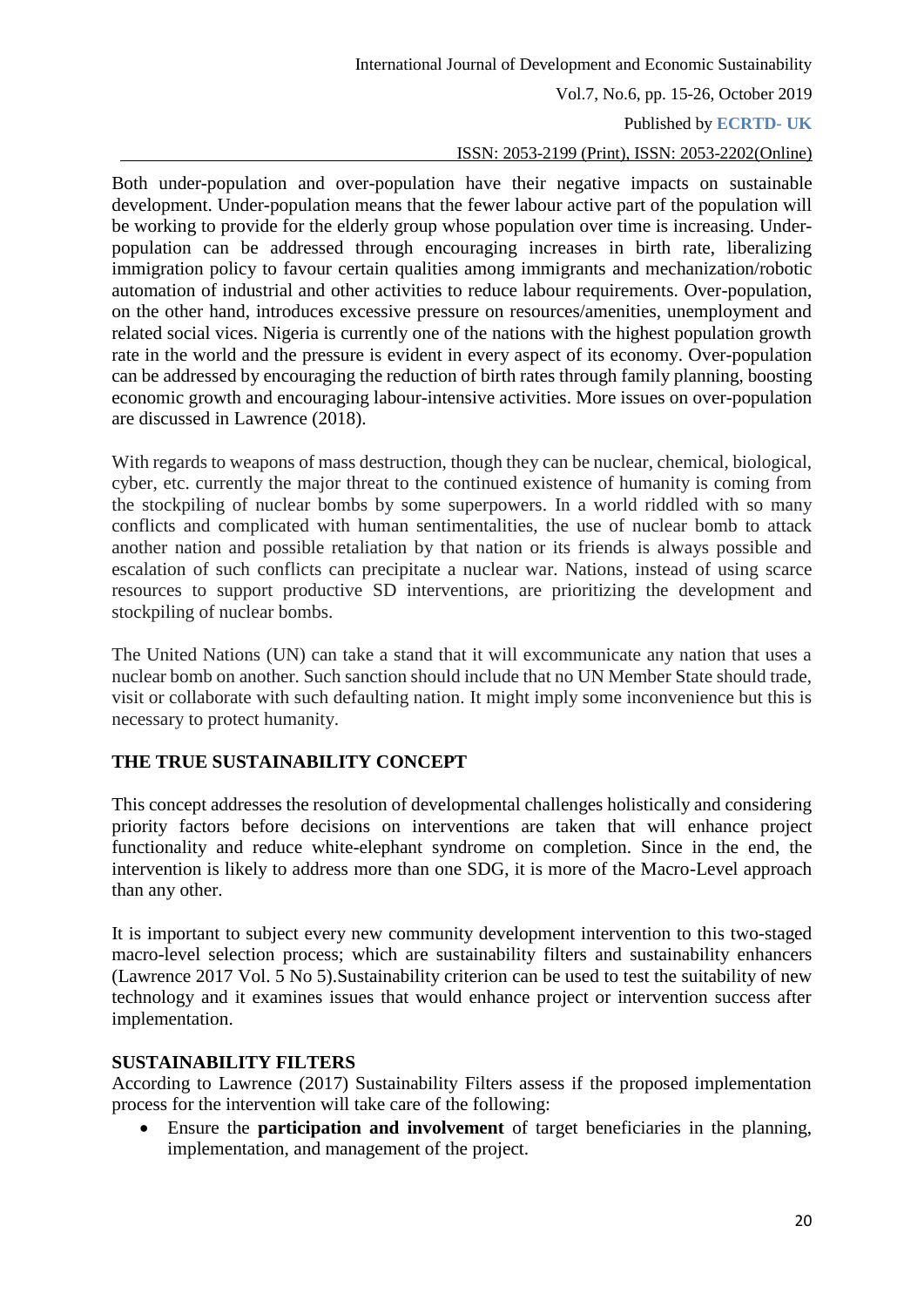Published by **ECRTD- UK** 

ISSN: 2053-2199 (Print), ISSN: 2053-2202(Online)

- Ensure that possible health, safety, social and other environmental **impacts of implementing** the intervention have been evaluated and mitigation measures put in place towards addressing implied negative impacts.
- Ensure that the intervention has considered **all the critical success factors in a holistic manner and is using an integrated and coordinated** approach both at the suprasystem (system and its external environment).

### **SUSTAINABILITY ENHANCERS**

Lawrence (2017) also described Sustainability Enhancers as those factors when present makes interventions more sustainable using the 5 A's which are: Adaptable, Affordable, Available, Applicable and Appropriate.

**Adaptable:** Intervention should be easily modifiable and usable in other circumstances that beneficiaries may be exposed to, interventions that can be easily replicated, will be more easily mass-adopted, for instance, processing machines that use only electricity as an energy source may not be too suitable in the rural Africa where constant electricity supply may not be obtainable.

**Available:** Interventions should be available if others want to replicate it and spare parts also available. You need to assess if the people will be able to secure spare parts and maintain the project on completion. For instance, imported processing machines that cannot be fabricated in the nation and spare parts must be imported may inadvertently introduce challenges if mass adopted.

**Affordable:** Intervention should be cheap enough to attract more investors and ensure mass production, replication and adoption. For example, consider cost-benefits and appropriate substitutes before investing in or adopting technologies.

**Applicable:** Interventions should be able to effectively resolve and address the developmental and other related problems that it intends to address. It should be relevant to the needs of the people. For instance, super cassava hybrid is high yielding but requires very fertile soil and if the rural people cannot afford fertilizers then introducing super cassava to them may not be a wise choice since their local varieties produce more than the hybrid variety on an infertile soil environment.

**Appropriate:** is the technology relevant to the level of development of the beneficiaries? It will not be useful providing a public water scheme, whose source of power will be from the national electricity grid and if there is no constant electricity supply in that location to provide water for the public toilet. Introduction of such intervention must go along with the provision of an appropriate source of water that the beneficiaries can maintain and sustain. Provision of computers to a rural school where there is no constant source of power or competent operators is equally inappropriate as beneficiaries should be trained on how to operate the equipment.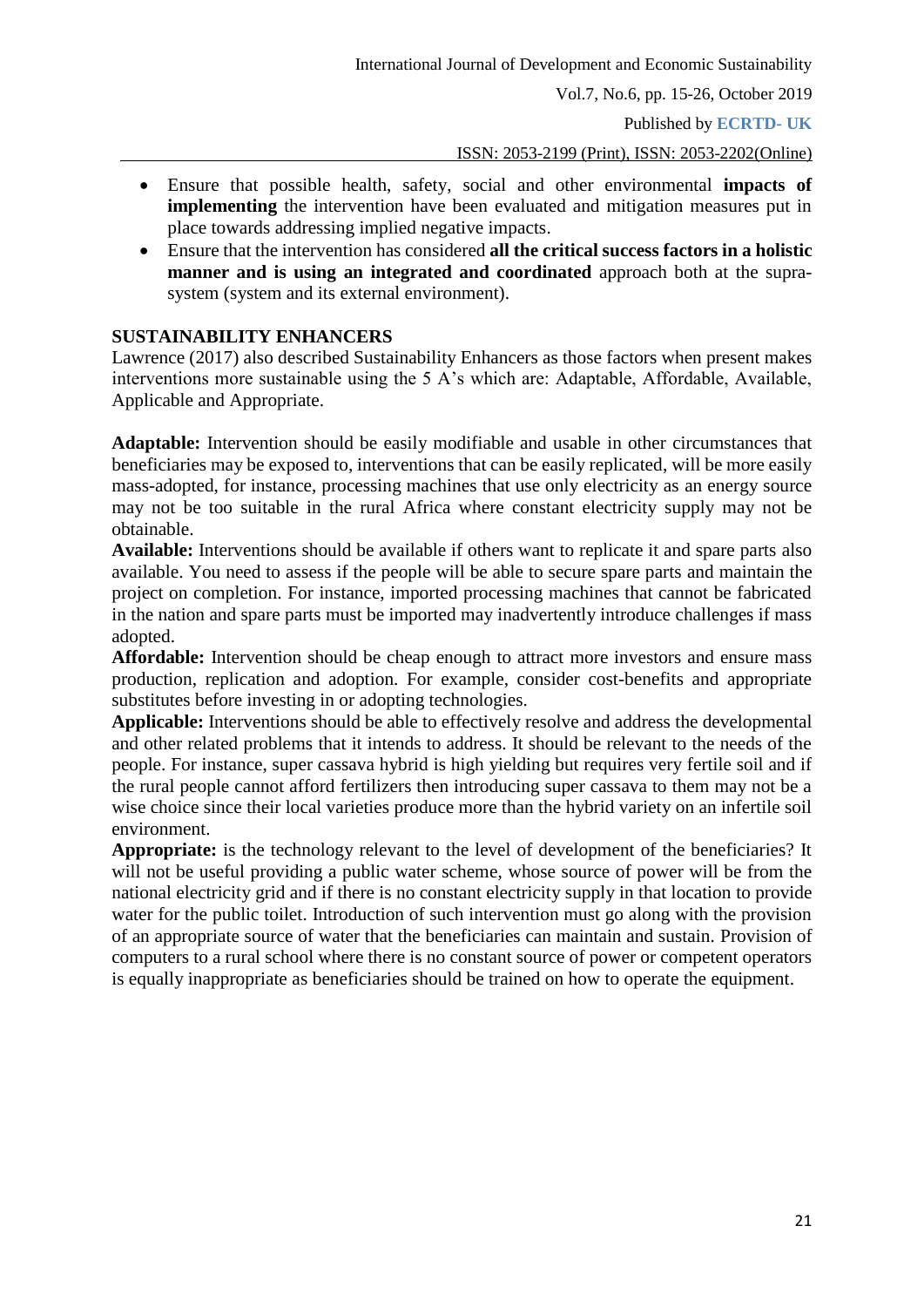Published by **ECRTD- UK** 

ISSN: 2053-2199 (Print), ISSN: 2053-2202(Online)

**Based on the above, true sustainability is achieved where sustainability filters overlap with the sustainability enhancers as shown in the figure below:**



### **THE THREE FACTOR DRILL-DOWN ANALYSIS**

The 3-factor drill-down analysis approach allows us to look at complex issues to effect maximum impact only using a few manageable factors in this regard, we tried to identify three priority factors in each situation for the analysis. The approach is in line with Poreto Principle of 80/20 rule, which shows that a vital few among many factors account for the majority of impact in most situations. *<https://www.projectsmart.co.uk/pareto-analysis-step-by-step.php>* Some examples one can apply this principle to include fundraising, intervening to address an SD challenge, prioritizing areas that can give the greatest impact, providing scholarship awards to needy people, etc. In all naturally occurring situations with populations that follow normal distribution curves but available resources cannot cater for all, the use of this principle objectively (not with political considerations) will give optimum result or impact. With the example of fundraising, if the resources are too thin to cater for all the people, then identifying those few with potentials to give more, will provide better result than spending all the time approaching everyone.

It is even also very effective in analysing situations to identify the most appropriate SD intervention, starting with the priority factors and then drilling down by further identifying the key factors determining the preceding factors and so forth.

.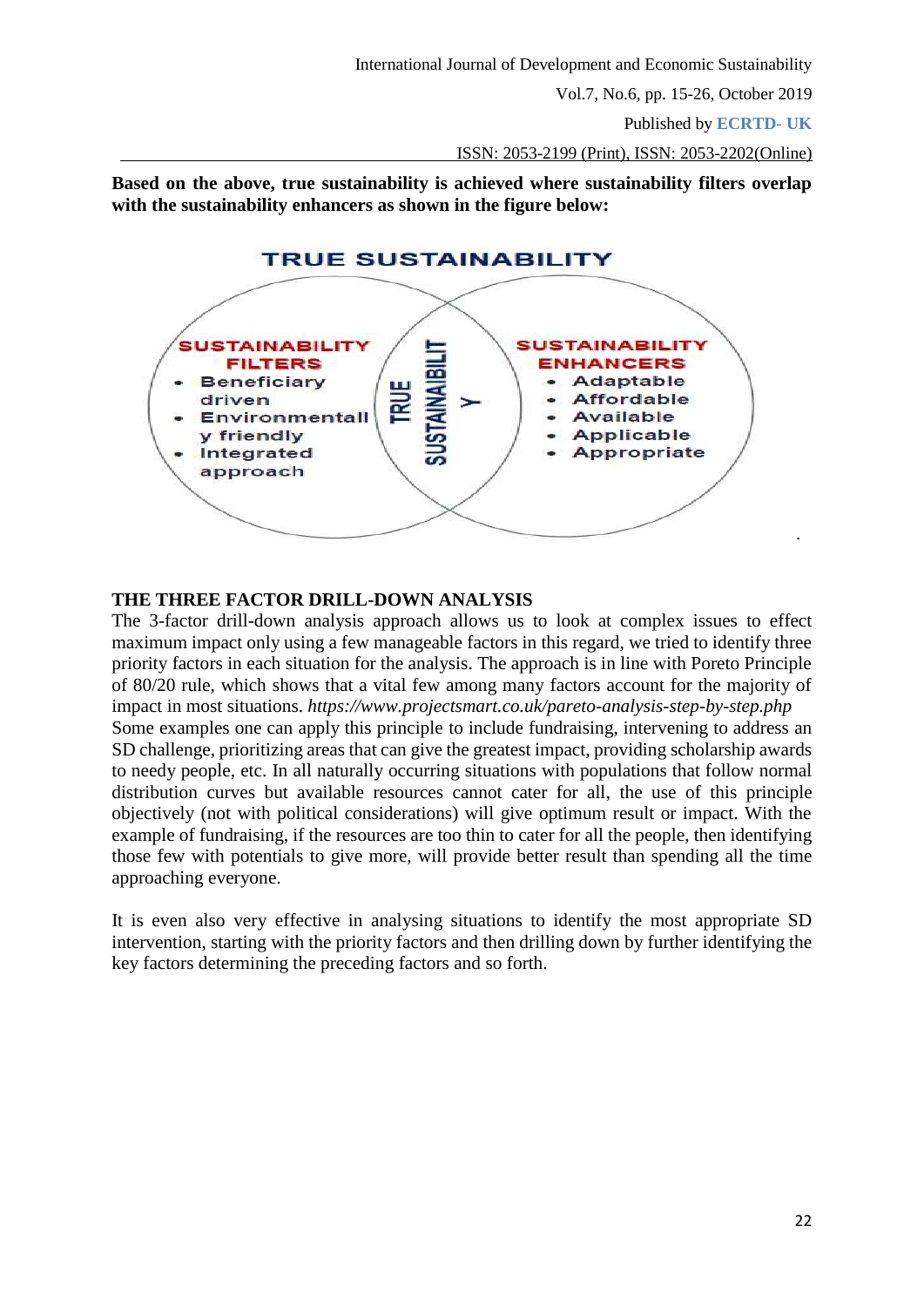Published by **ECRTD- UK** 

ISSN: 2053-2199 (Print), ISSN: 2053-2202(Online)



Application of the drill-down analysis to identify sustainable filters for an intervention:



Application of the drill-down analysis to identify sustainable enhancers for an intervention:



**Application of true Sustainability concept to identify the appropriate project for intervention or key problem requiring intervention, using the concept where sustainability filters overlap with the sustainability enhancers**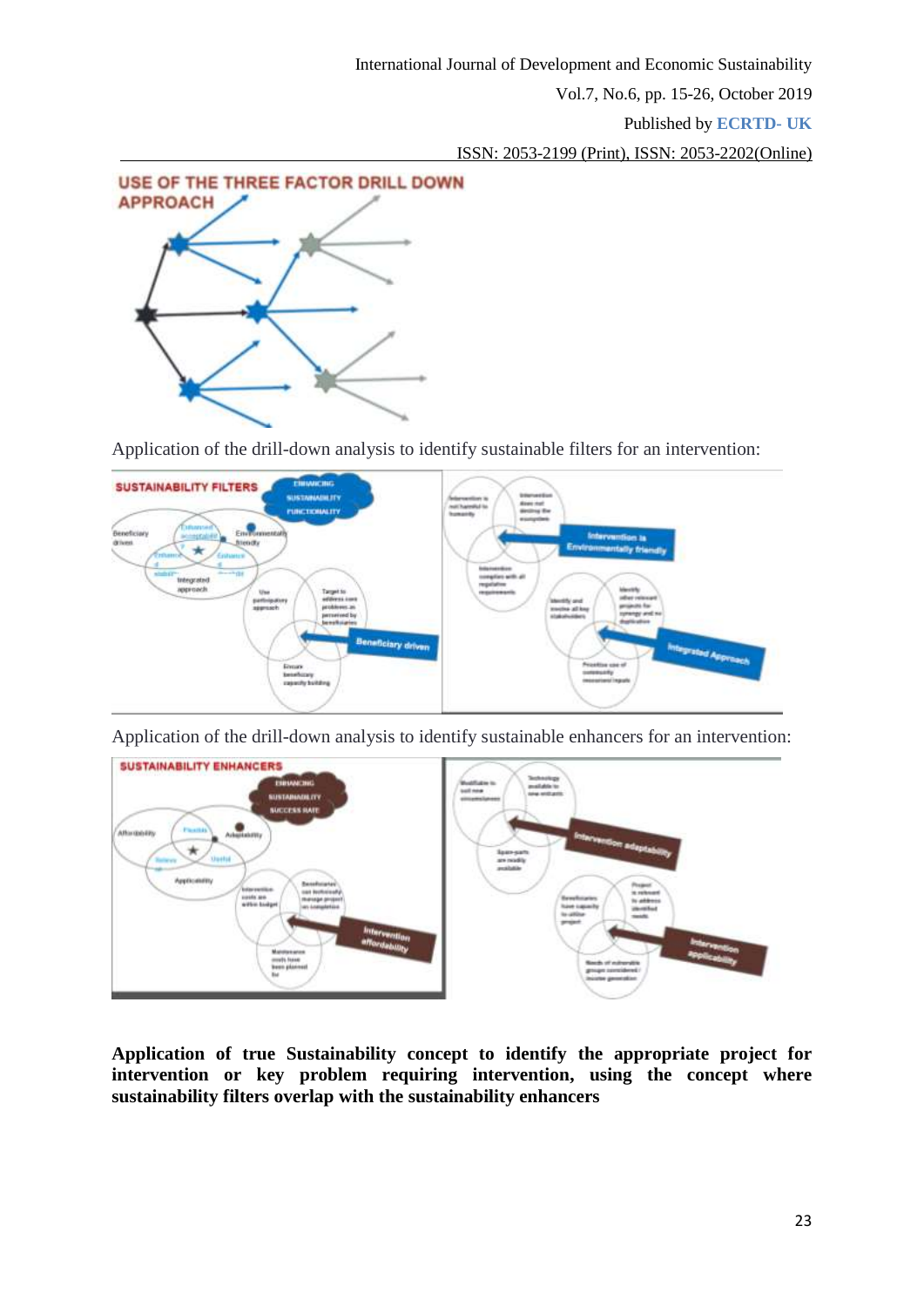Published by **ECRTD- UK** 

ISSN: 2053-2199 (Print), ISSN: 2053-2202(Online)



#### **Rationale for the adopted process, it:**

- enhances community participation in projects planning, implementation, takeover and ownership
- ensures sustainable development education and capacity building are incorporated into community engagement and facilitating their participation
- reduces white elephant, non-functional projects in the communities
- ensures scarce resources are better utilized for the beneficiaries

## **MICRO-LEVEL CONSIDERATIONS**

Despite the Macro-level efforts, most scientific advancements have used the micro-level approaches. They have played great roles and will continue to do so. All stand-alone research efforts are in this category.

Some Micro-level SD studies include the following:

- 1. Developing greener machines utilizing non-fossil fuels.
- 2. Developing energy-efficient machines
- 3. Better ways to manage the environment and the ecosystem and reducing population pressure on natural resources
- 4. Prohibition of weapons of mass destruction etc.
- 5. Studies on Small and Medium Scale enterprise management

## **CONCLUSION**

This paper has highlighted the interrelatedness and interdependency of the SD Goals and the need to approach sustainable development challenges from multidisciplinary approaches for better outcomes. The paper also highlighted the need to give priority attention to population and proliferation of weapons of mass destruction as they have the potential to nullify and send back all the developmental progress so far achieved by the United Nations and all other developmental players in the world, towards sustainable development.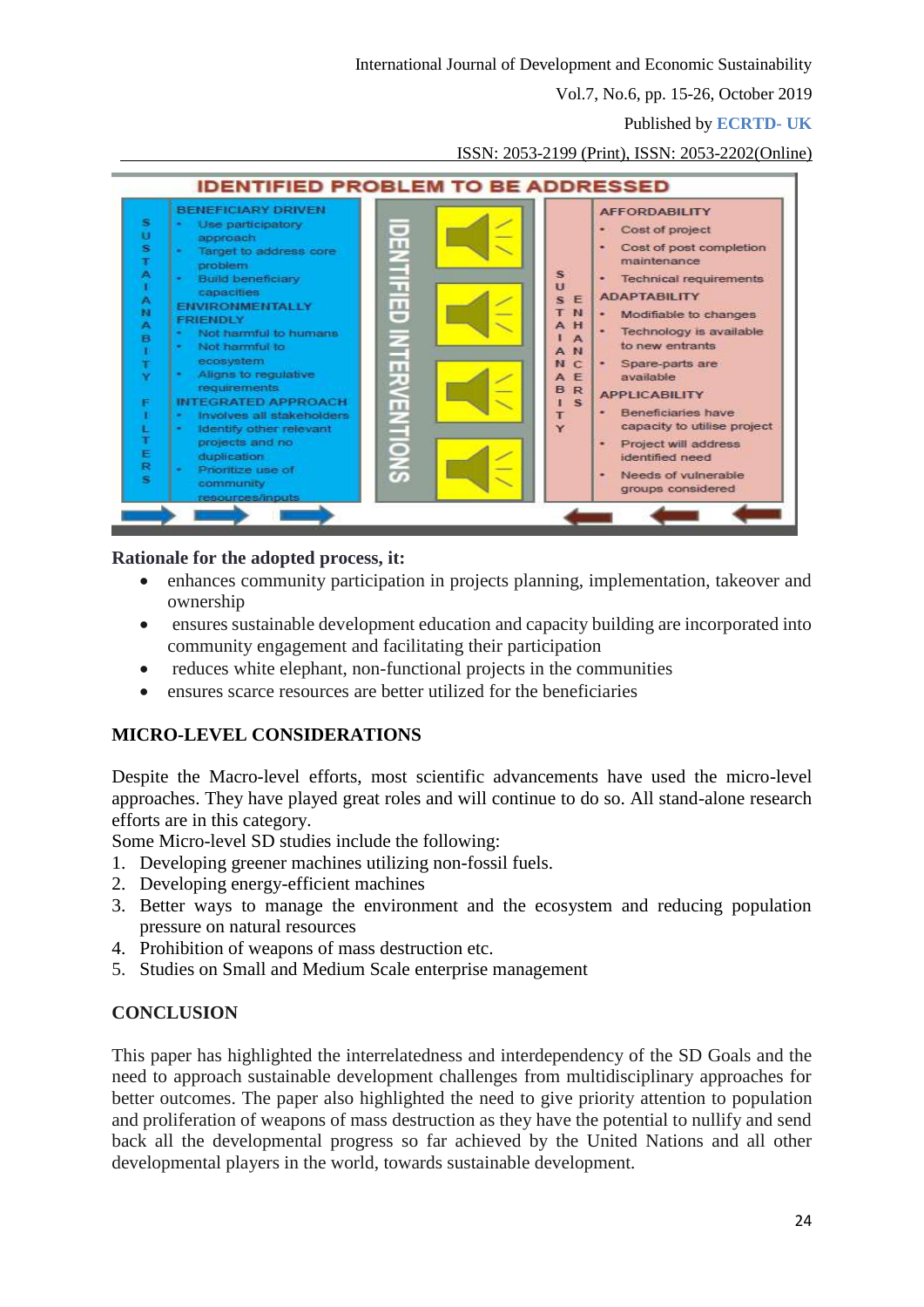Published by **ECRTD- UK** 

ISSN: 2053-2199 (Print), ISSN: 2053-2202(Online)

The paper also tried to show the importance of macro-sustainable development considerations, using several tools like regrouping the SD goals 17 to 5 functional units and highlighting the 5<sup>th</sup> group that includes SDGs 4, 9, 11, 12, 17 and two critical sub-groups of managing human populations and prohibiting the proliferation of weapons of mass destruction as the most transformative and also synergistic in enhancing the impacts of the other SDGs. The paper also demonstrated how the true sustainability concept and the drill-down approaches can help enhance project effective delivery for better functionality and success rate. Authors identify this effort as introductory and agree that more work needs to be done to grow these concepts.

# **REFERENCES**

- 1. Brundtland, G.H. (1987). *Our Common Future: The World Commission on Environment and Development.* Oxford: Oxford University Press. STIGLITZ, J. E. – SEN, A. – FITOUSSI, J-P.: Report by the Commission on the Measurement of Economic Performance and Social Progress. 2009. http://www.stiglitzsenfitoussi.fr/documents/rapport\_anglais.pdf (accessed 2012-02-29)
- 2. Kotoz, B. (2012). 'Measuring Sustainable Development at Macro Level'. In: Zentkova, I. (Ed): *Global Commodity Markets: New Challenges and The Role of Policy* pp. 707-712. ISBN: 978-80-552-0792-6.
- 3. Griggs, D., M. Stafford Smith, J. Rockström, M. C. Öhman, O. Gaffney, G. Glaser, N. Kanie, I.Noble, W. Steffen, and P. Shyamsundar. (2014). *An Integrated Framework for Sustainable Development Goals, Ecology and Society* 19(4): 49. [http://dx.doi.org/10.5751/ES-07082-190449.](http://dx.doi.org/10.5751/ES-07082-190449)
- *4. <https://www.projectsmart.co.uk/pareto-analysis-step-by-step.php>*
- 5. [https://www.tias-web.info/wp](https://www.tias-web.info/wp-content/uploads/2016/02/OConnor_SDGs_as_a_network_of_targets4_02022016.pdf)[content/uploads/2016/02/OConnor\\_SDGs\\_as\\_a\\_network\\_of\\_targets4\\_02022016.pdf](https://www.tias-web.info/wp-content/uploads/2016/02/OConnor_SDGs_as_a_network_of_targets4_02022016.pdf)
- 6. Lawrence, A. W. (2018). Some Governance and Peaceful Coexistence Issues for Sustainable Advancement: A Nigerian Perspective (2<sup>nd</sup> Edition), T&D Press Ltd. [https://www.amazon.co.uk/Governance-Peaceful-Coexistence-Sustainable-Advancement](https://www.amazon.co.uk/Governance-Peaceful-Coexistence-Sustainable-Advancement-ebook/dp/B079HJBWX8/ref=sr_1_1?s=books&ie=UTF8&qid=1527510031&sr=1-1&keywords=some+governance+and+peaceful+coexistence+issues)[ebook/dp/B079HJBWX8/ref=sr\\_1\\_1?s=books&ie=UTF8&qid=1527510031&sr=1-](https://www.amazon.co.uk/Governance-Peaceful-Coexistence-Sustainable-Advancement-ebook/dp/B079HJBWX8/ref=sr_1_1?s=books&ie=UTF8&qid=1527510031&sr=1-1&keywords=some+governance+and+peaceful+coexistence+issues) [1&keywords=some+governance+and+peaceful+coexistence+issues](https://www.amazon.co.uk/Governance-Peaceful-Coexistence-Sustainable-Advancement-ebook/dp/B079HJBWX8/ref=sr_1_1?s=books&ie=UTF8&qid=1527510031&sr=1-1&keywords=some+governance+and+peaceful+coexistence+issues)
- 7. Lawrence, A. W. (2017). *Sustainable Filters and Enhancers Towards Improving Intervention Functionality and Sustainable Advancement as a more Holistic Concept*. European Centre for Research Training and Development UK, 5(5), 22-34, 2053-2199 (Print). [http://www.eajournals.org/wp-content/uploads/Sustainability-Filters-and-](http://www.eajournals.org/wp-content/uploads/Sustainability-Filters-and-Enhancers-towards-Improving-Intervention-Functionality-and-Sustainable-Advancement-as-a-More-Holistic-Concept.pdf)[Enhancers-towards-Improving-Intervention-Functionality-and-Sustainable-Advancement](http://www.eajournals.org/wp-content/uploads/Sustainability-Filters-and-Enhancers-towards-Improving-Intervention-Functionality-and-Sustainable-Advancement-as-a-More-Holistic-Concept.pdf)[as-a-More-Holistic-Concept.pdf](http://www.eajournals.org/wp-content/uploads/Sustainability-Filters-and-Enhancers-towards-Improving-Intervention-Functionality-and-Sustainable-Advancement-as-a-More-Holistic-Concept.pdf)
- 8. Lawrence A. W. (2018). *Towards Better Performance in Achieving Sustainable Development Goals in Nigeria*. European Centre for Research Training and Development UK, 6(3), 27-34, 2053-2199 (Print). [http://www.eajournals.org/wp](http://www.eajournals.org/wp-content/uploads/Towards-Better-Performance-in-Achieving-Sustainable-Development-Goals-in-Nigeria.pdf)[content/uploads/Towards-Better-Performance-in-Achieving-Sustainable-Development-](http://www.eajournals.org/wp-content/uploads/Towards-Better-Performance-in-Achieving-Sustainable-Development-Goals-in-Nigeria.pdf)[Goals-in-Nigeria.pdf](http://www.eajournals.org/wp-content/uploads/Towards-Better-Performance-in-Achieving-Sustainable-Development-Goals-in-Nigeria.pdf)
- 9. Meadows, D. (1998). *Indicators and Information Systems for Sustainable Development*. The Sustainability Institute, Hartlan.
- 10. Moldan, B et al. (2016). *Sustainable Development Goals: A Need for Relevant Indicators*. Elseveier, 565-573.